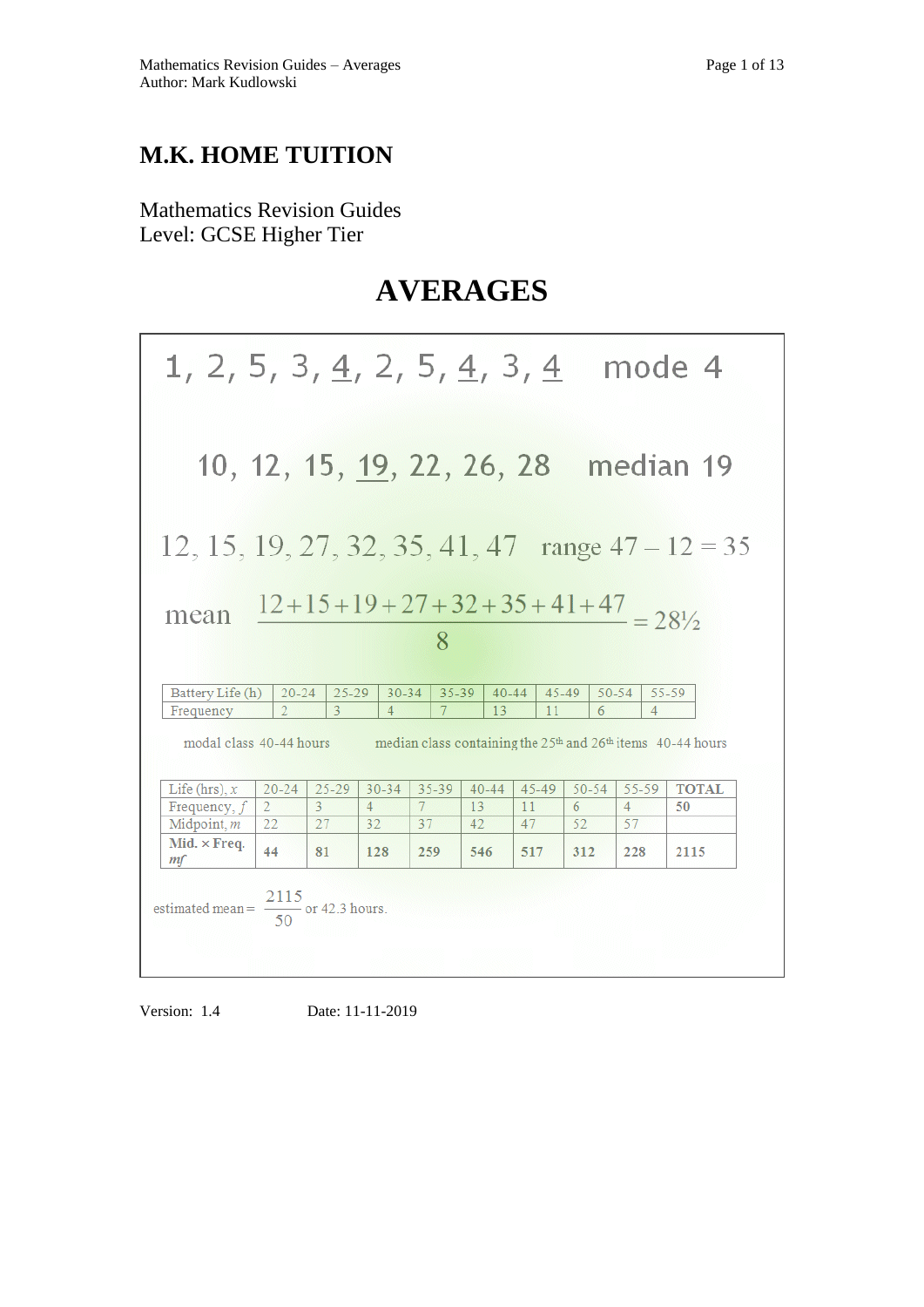#### **Finding averages – the mode, median and mean.**

There are three different averages involving **numeric** data that feature heavily in statistics – the mode, the median and the mean.

The **mode** is simply the data item with the highest frequency, i.e. the one which occurs most often. The mode of the set of numbers 1, 2, 5, 3, 4, 2, 5, 4, 3, 4 is thus 4, since it occurs three times in the list.

The mode is particularly suited when ordering items for a shop, for instance - think mode = fashion.

Alone of the three averages, the mode can apply to non-numeric data as well.

As an example, a sports shop's replica football shirt sales by size on a certain week were 12 small, 15 medium, 19 large and 16 extra large. The modal size in terms of sales that week was 'large'.

The **median** can be worked out by sorting the data items in order, and finding the middle number.

The median of the (sorted) set of numbers 10, 12, 15, 19, 22, 26, 28 is therefore 19, because there are 7 numbers in all, and 19 is the fourth one, having exactly as many below it as above it.

Note: If the sample size is even, there will be two 'middle numbers'. The median is then found by adding the two middle numbers and halving the result.

Thus, the median of the set 12, 15, 19, 27, 32, 35, 41, 47 is taken as half of  $(27 + 32)$  or  $29\frac{1}{2}$ .

More succinctly, if the list contains *n* data items (where *n* is odd), the median's position is  $\frac{1}{2}(n+1)$ . For even *n*, the two 'middle numbers' are in positions  $\frac{1}{2}(n)$  and  $\frac{1}{2}(n) +1$ .

The **mean** can be worked out by adding the data items and dividing the result by the size of the sample. Thus, the mean of the set 12, 15, 19, 27, 32, 35, 41, 47 can be found by summing the numbers. The sum is 228 and there are 8 numbers in all, so the mean is equal to  $228 \div 8 = 28\frac{1}{2}$ .

One more feature of a set of data is the **range** – this is simply the largest number in the group minus the smallest one.

**Example (1):** Taye received the following scores over an 11-week period on *Strict Dance*:

29, 31, 36, 29, 33, 39, 38, 36, 38, 38, 40

Find her modal, median and mean scores, as well as the range.

#### **Mode.**

The mode is simply the data item with the highest frequency, and Taye had received a score of 38 more often than any other. Her modal score is therefore 38.

### **Median.**

We place the scores in numerical order as 29, 29, 31, 33, 36, **36**, 38, 38, 38, 39, 40. The middle number is the  $6<sup>th</sup>$  one in the list, having exactly as many below it as above it. Hence Taye's median score is 36.

# **Mean.**

The total of all the 11 scores is 387, so Taye's mean score is  $387 \div 11 = 35.2$ .

#### **Range.**

The highest score was 40, and the lowest was 29, so the range of Taye's scores is  $40 - 29 = 11$ .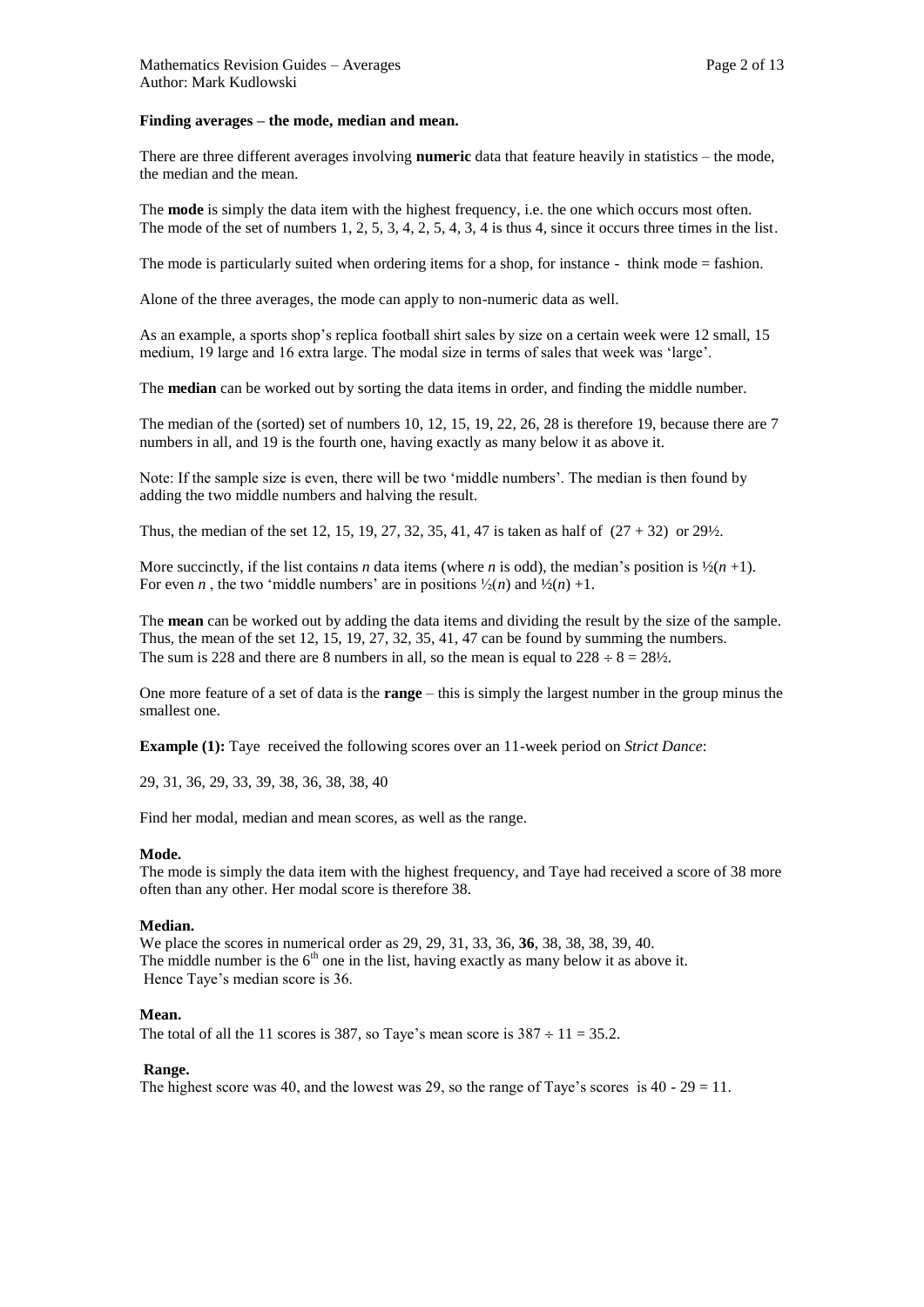**Example (2):** A survey was carried out to find out how many portions of fruit and vegetables each pupil in a class of 32 was eating per day. The results were given in the table below.

| tions                |  |    |   |  |  |
|----------------------|--|----|---|--|--|
| <br>No. of<br>pupils |  | ΙU | - |  |  |

Find the mode, median, mean and range of the number of portions of fruit eaten.

## **Mode.**

The mode is simply the data item with the highest frequency. More pupils (namely 10) have 3 portions of fruit and vegetables a day than any number of portions, so 3 is the mode.

#### **Median.**

To find the median, we could write out the data in full from the table as a list of 2 '0's, 3 '1's, 6 '2's and so forth:

0, 0, 1, 1, 1, 2, 2, 2, 2, 2, 2, 3, 3, 3, 3, 3, 3, 3, 3, 3, 3, 4, 4, 4, 4, 4, 5, 5, 6, 8, 8, 8

There are 32 numbers in all, i.e.  $n = 32$ , so the positions of the 'middle numbers' are  $\frac{1}{2}(n)$  or 16, and  $\frac{1}{2}(n) + 1$  or 17.

There are two middle numbers in the list - the  $16<sup>th</sup>$  and  $17<sup>th</sup>$ . Each is a 3, so 3 is the median.

This method was a little long-winded given the fact that the data was already grouped and sorted for us.

We could reason as follows; Pupils 1-2 (2 of them) had no fruit and vegetables Pupils 3-5 (3 of them) had one portion of fruit and vegetables Pupils 6-11 (6 of them) had two portions Pupils 12-21 (10 of them) had three portions, and so on..

The  $16<sup>th</sup>$  and  $17<sup>th</sup>$  pupils both fall into the '3 portions' category, so the median is 3.

#### **Mean.**

To find the mean, we need an extra row for subtotals and an extra column for totals as shown below.

| Portions<br>(Number) $x$        | $\left($    |    | $\bigcap$ |    |    | O |   | 8  | <b>TOTAL</b> |
|---------------------------------|-------------|----|-----------|----|----|---|---|----|--------------|
| Pupils<br>(Frequency)           | ി           | O  | 10        |    |    |   | v |    | 32           |
| Portions $\times$ Pupils,<br>xf | $\mathbf 0$ | 12 | 30        | 20 | 10 | o | 0 | 24 | 105          |

(Note: some books have the tables of data shown with columns and rows interchanged. The preference for the row format is purely arbitrary.)

We have multiplied the number of portions (*x*) by the number of pupils (*f*) to work out the total number of portions of fruit and vegetables eaten by the class.

As an example, there are 5 pupils who eat 4 portions of fruit and vegetables. They therefore contribute  $5 \times 4$  or 20 portions towards the total.

The total number of portions of fruit and vegetables is 105, and so the mean is 32  $\frac{105}{20}$  or 3.3.

The range of the number of portions of fruit and vegetables eaten is  $8 - 0$  or 8.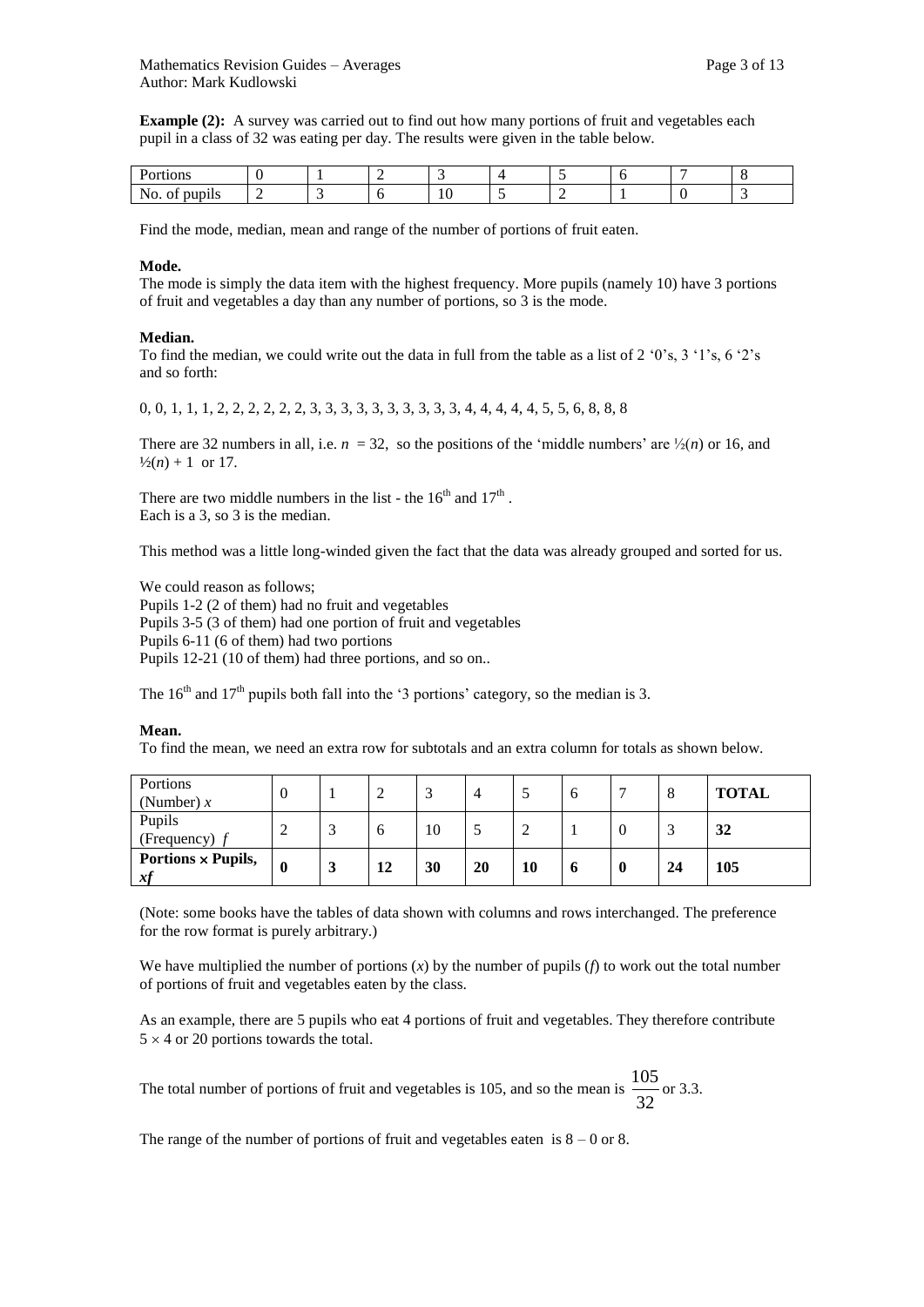**Example (3):** A football club has a squad of 23 players, and each player is currently on one of five different weekly wage structures.

| Wage in £K     |  |  |  |
|----------------|--|--|--|
| No. of players |  |  |  |

Find the mode, median, mean and range of the players' wages.

**Mode:** The modal wage is £14 K, as more players are on that wage than any other.

**Median:** Eight players earn under £14 K, and the 9<sup>th</sup> to the 14<sup>th</sup> players earn £14 K.

There are 23 players in all, so the middle player's position is  $\frac{1}{2}(23+1)$  or 12. This 12<sup>th</sup> player in the list is in the £14 K wage band, and so the median wage is also £14 K.

**Mean:** We need an extra row and extra column for subtotals and totals as shown below.

| Wage in £K, $x$ |    | -  |    |    |    | <b>TOTAL</b> |
|-----------------|----|----|----|----|----|--------------|
| No. of players, |    |    |    |    |    | 49           |
| Sub-total, $xf$ | 44 | 48 | 84 | 85 | 84 | 345          |

There are 23 players earning a total weekly wage of £345 K, so the mean wage =  $\frac{23}{23}$  $\frac{345}{22}$  = 15 or £15 K.

Finally, the range of the footballers' wages is £21 K - £11 K, or £10 K.

**Example (3a):** The football club in Example 3 has lost one of their players on a wage of £17 K through retirement. To replace him, they have signed a Brazilian, Rondinho, and put him on a £155 K weekly wage. How will Rondinho's signing affect each average wage, and the range ?

The table of players' wages will now look like this:

| Wage in<br>tΚ                        |  |  | - -<br>10 U |
|--------------------------------------|--|--|-------------|
| No.<br>players<br>Λt<br>$\mathbf{u}$ |  |  |             |

**Mode:** There are still more players on  $£14$  K than on any other wage, so the mode is unaffected. (Had one of the players on a weekly wage of £14 K , there would have been **two** modal weekly wages, £14 K and £17 K.)

**Median:** The 9<sup>th</sup> to the 14<sup>th</sup> players still earn £14 K, and so the median is still unaffected at £14 K.

| Wage in £K, $x$ | . . | ∸  | 14 | . . | $\sim$ 1 | ت ب | <b>TOTAL</b> |
|-----------------|-----|----|----|-----|----------|-----|--------------|
| No. of players, |     |    |    |     |          |     | $\sim$<br>49 |
| Sub-total, $xf$ | 44  | 48 | 84 | 68  | 84       | 155 | 483          |

The 23 players are now earning a total weekly wage of £483 K, so the mean wage =  $\frac{1}{23}$  $\frac{483}{\sqrt{2}}$  or £21 K.

This is a considerable difference from the earlier value of £15 K.

The range of the footballers' wages is now £155 K - £11 K, or £144 K.

Example (2a) showed how different averages were differently affected by a value outside the 'normal' range, or an **outlier** – here it was the Brazilian footballer's wage.

The mode is not generally affected by outliers, and neither is the median. The mean and the range, however, are more sensitive, which is why care needs to be taken in selecting the most appropriate average.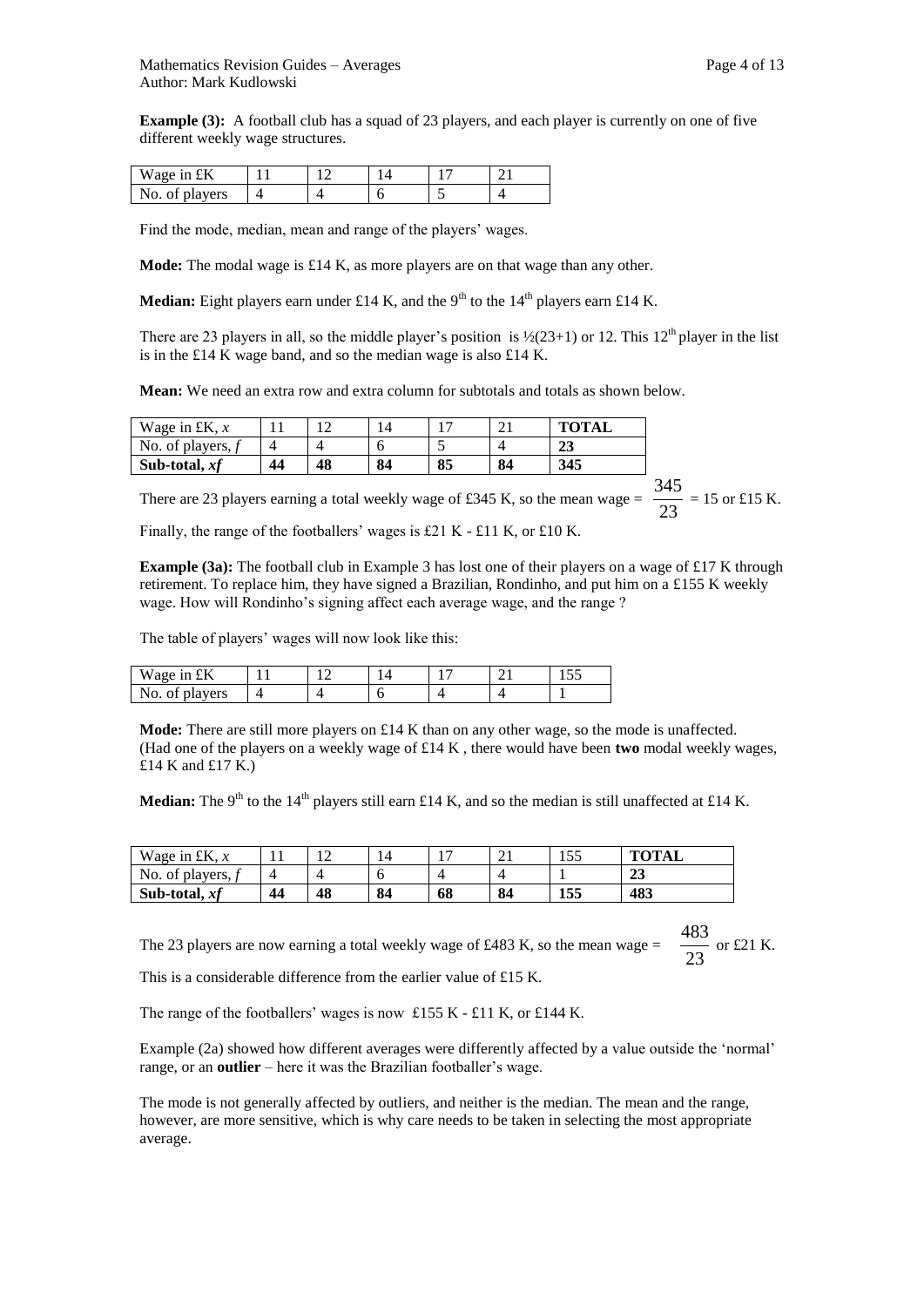**Example (4):** The heights, *x*, of 25 sunflower plants grown in the same garden from the same seed packet were measured (in centimetres, rounded to the nearest cm) on one day and sorted in order.

183, 189, 192, 193, 194, 196, 202, 203, 204, 207, 207, 208, 209, 212, 214, 215, 216, 216, 218, 219, 219, 222, 225, 228, 234.

Find the mode, median, mean and range.

**Mode:** There are three heights vying for the mode here – 207, 216 and 219 cm. These values each occur twice whilst all the others occur only once.

**Median:** There are 25 plants here, i.e.  $n = 25$ . The middle number's position in the sorted list is  $\frac{1}{2}(25+1)$  or 13. The 13<sup>th</sup> value in the list is 209, so the median height is 209 cm.

**Mean:** The sum of the heights (in cm) is 5225, so the mean is  $\frac{25}{25}$  $\frac{5225}{\ldots}$  cm or 209 cm.

This time, it seems that the mode is unsuitable because the range of values is large, the sample fairly small, and there is no one highly popular value. The median and mean are both suitable, because there are no outlying values and the distribution is uniform.

**Range:** The range is 234 – 183 cm, or 51cm.

**Example (5):** (Non-cricket fans: there are two innings in a Test match, and a duck is a score of zero.)

Ashok batted in five Test cricket matches. After three Tests and six innings, his batting average (i.e. the mean) was 66.

He had a disastrous fourth Test, scoring a duck in his first innings and only single figures in his second, which brought his batting average down to 50.

After completing his fifth Test, he returned to top form and brought his batting average back up to what it was at the end of the third Test, scoring 96 in his first innings.

Calculate Ashok's second innings scores in the fourth and fifth Tests.

Ashok's mean score (i.e. his batting average) was 66 runs per innings after three Tests, so his total run score was  $66 \times 6 = 396$  runs after six innings.

After eight innings, his batting average fell to 50, implying a total run score of 400 runs. Hence he had only scored  $400 - 396$ , or 4, runs in the fourth Test in total. As his first innings was a duck (zero), he had scored **4 runs** in his second innings in the fourth Test.

After five tests and ten innings, his batting average was restored to 66, implying a total run score of  $66 \times 10 = 660$  runs in all ten innings.

Carrying on from his total of 400 after eight innings, Ashok had scored 660 – 400, or 260 runs overall in the fifth Test. His first innings was 96, so he had scored 260 – 96, or **164 runs** in his second innings in that Test.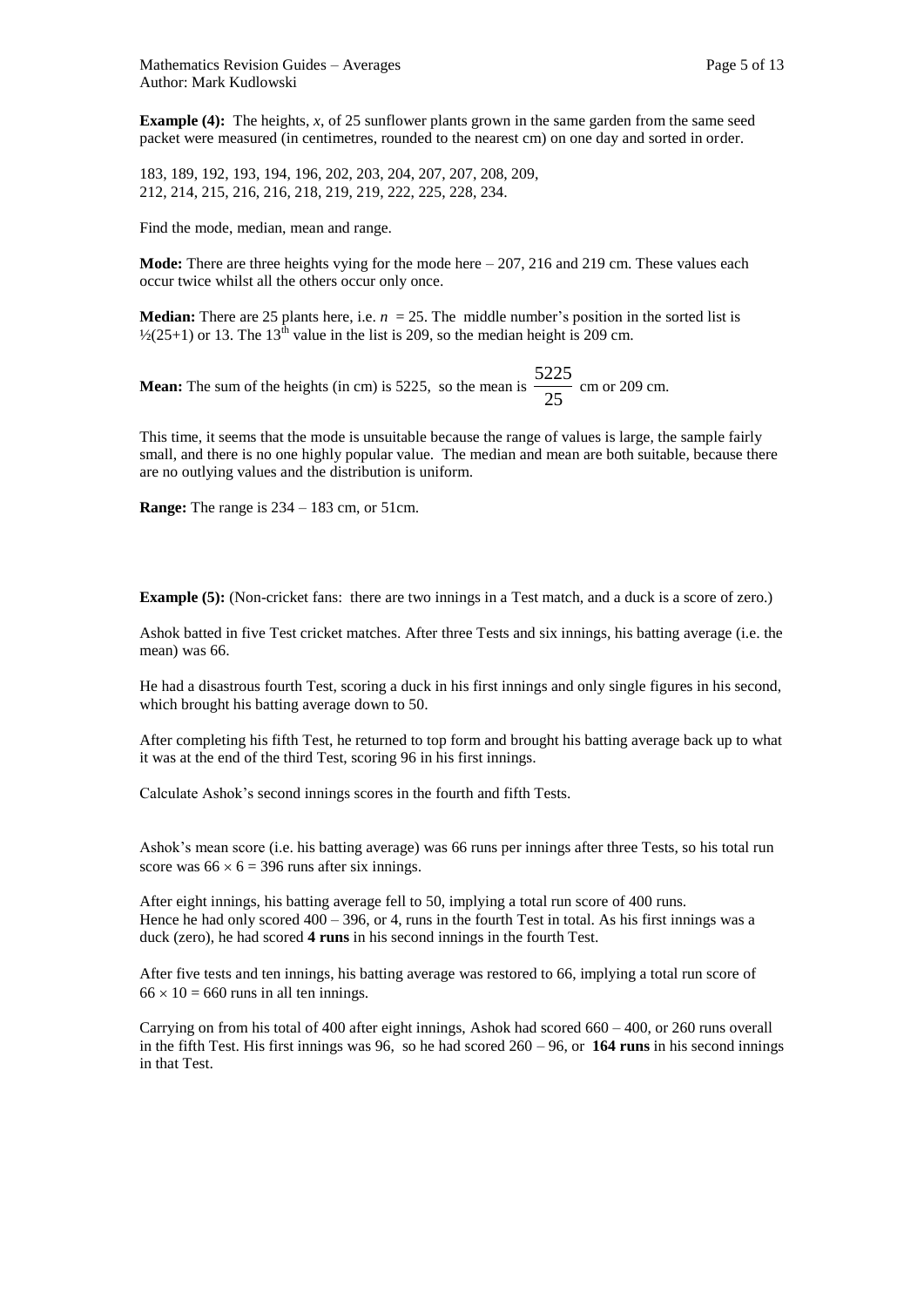# **Data Grouped by Class Interval.**

When we have a large set of data, it is often more convenient to arrange it into class interval groups.

The last example featured the individual heights of 25 sunflower plants, but grouping them helps illustrate the distribution more plainly. The following example has the same data, but grouped by **class intervals** of 10cm height.

**Example (6):** Find the modal and median classes from the grouped heights of sunflower plants below:

| (cm)<br>Height<br>Range | 189<br>$180-1$ | QQ<br>$190-$ | .209<br>$200 - 2$ | $\bigcap$ 1 $\bigcap$<br>.U÷.<br>21 J<br>∠⊥ | .229<br>220<br>$\angle$ <i>L</i> U-<br>. | $\sim$<br>.<br>$250-$<br>ر ر__ |
|-------------------------|----------------|--------------|-------------------|---------------------------------------------|------------------------------------------|--------------------------------|
| Frequency               |                |              |                   |                                             | . .                                      |                                |

We can no longer find the actual mode or the median, but we can still find the class intervals in which they lie.

This is a different case from Examples (1) and (2), because, although they featured grouped data, there was no loss of actual values.

The **modal class** is 210-219 cm, since it has the highest frequency.

To find the **median class**, we now look for the class interval where the 13<sup>th</sup> data item occurs. The  $13<sup>th</sup>$  data item occurs in the 200-209 cm class, so 200-209 cm is the median class.

#### **Estimating the mean from grouped data.**

Estimating a mean from grouped data needs a little more work. Because we no longer have actual data, the best we can do is assume that the data items are distributed evenly within their class intervals.

We therefore assume that all the data items take a class midpoint value, taken to be the mean of the end values of the class interval.

Sometimes, due to the nature of the class groupings, the midpoint value would not seem 'exact', and have a messy ".5" in it. This is especially true for discrete or rounded data, where there are gaps between class intervals.

Thus, if a class interval of rounded data is quoted as '30-39', the effective class interval is 29.5 to 39.5, and the midpoint would be 34.5 and not 35.

Similarly a range quoted as '61-80' would have a midpoint of 70.5, not 70.

Examination paper questions however tend to assume **continuous** data – see Examples 8 and 9.

**Example (6a):** Estimate the mean from the grouped heights of sunflower plants below. (Values have been rounded to the nearest cm.)

| Height Range (cm)<br>(Class Interval) | 180-189 | 190-199 | 200-209 | 210-219 | 220-229 | 230-239 |
|---------------------------------------|---------|---------|---------|---------|---------|---------|
| Frequency                             |         |         |         |         |         |         |

Notice the gaps between the class intervals here at 189 to 190, 199 to 200 and all the others. In other words, the end of one class interval is not the same as the start of the next one.

The '180-189' class interval is actually '179.5 - 189.5' , the '190-199' actually '189.5 – 199.5', and so forth, due to the use of rounded discrete data.

Firstly we work out the class interval midpoints and place them in another row: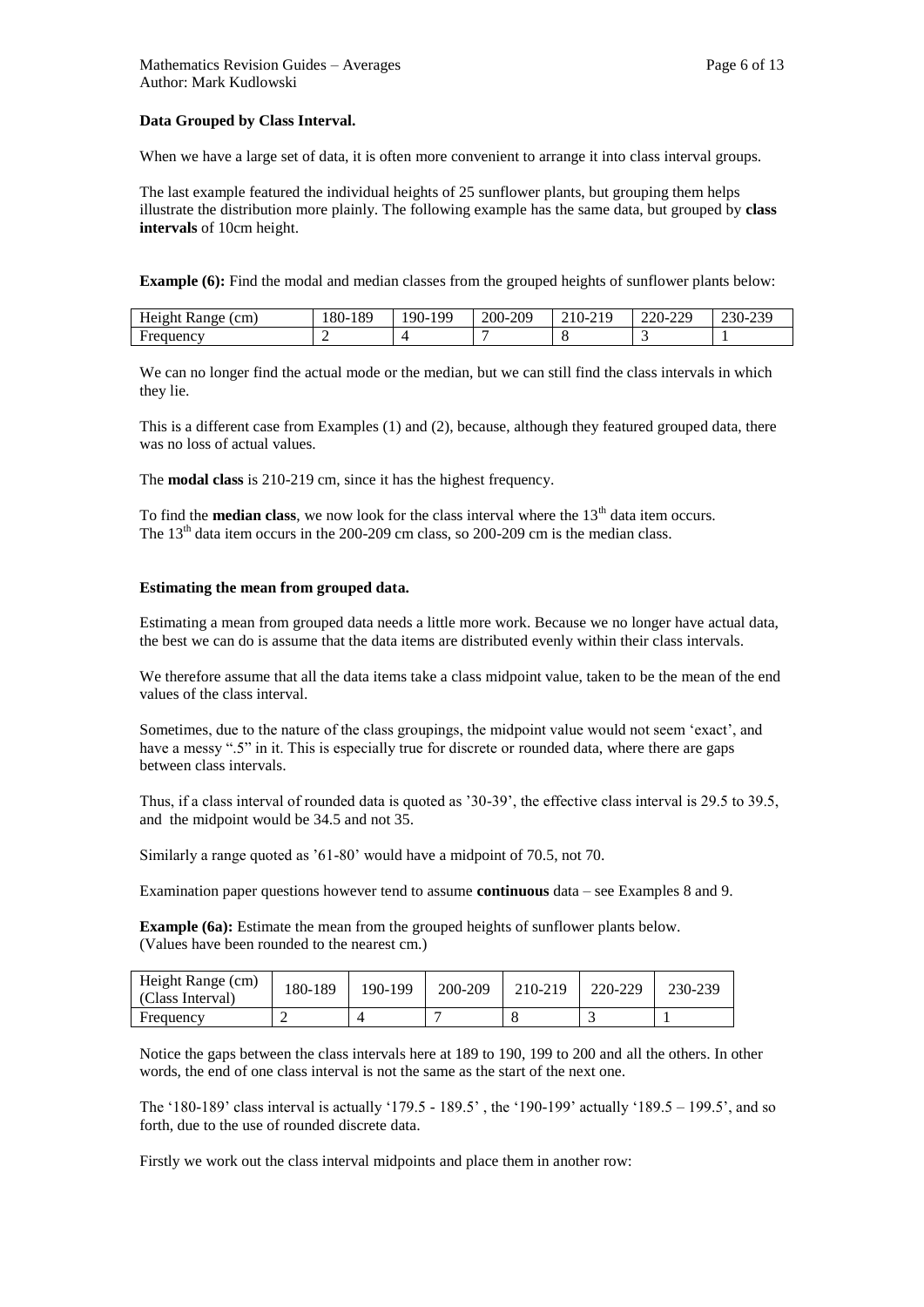| <b>Midpoint</b>                       | 184.5   | 194.5   | 204.5   | 214.5   | 224.5   | 234.5   |
|---------------------------------------|---------|---------|---------|---------|---------|---------|
| Frequency                             |         |         |         |         |         |         |
| Height Range (cm)<br>(Class Interval) | 180-189 | 190-199 | 200-209 | 210-219 | 220-229 | 230-239 |

Finally we add a subtotals row and a totals column:

| Height Range (cm)<br>(Class Interval) | 180-189 | 190-199 | 200-209 | 210-219 | 220-229 | 230-239 | <b>TOTAL</b> |
|---------------------------------------|---------|---------|---------|---------|---------|---------|--------------|
| Frequency, $f$                        |         | 4       |         |         |         |         | 25           |
| Midpoint, $m$                         | 184.5   | 194.5   | 204.5   | 214.5   | 224.5   | 234.5   |              |
| Midpoint $\times$<br>Frequency, mf    | 369     | 778     | 1431.5  | 1716    | 673.5   | 234.5   | 5202.5       |

We then sum the "Midpoint  $\times$  Frequency" values and divide them by the sample size.

The estimated mean is  $\frac{255}{25}$  $\frac{5202.5}{\cdot}$  cm, or 208.1 cm.

Note how this is slightly different from the actual mean of 209 cm found in Example (4).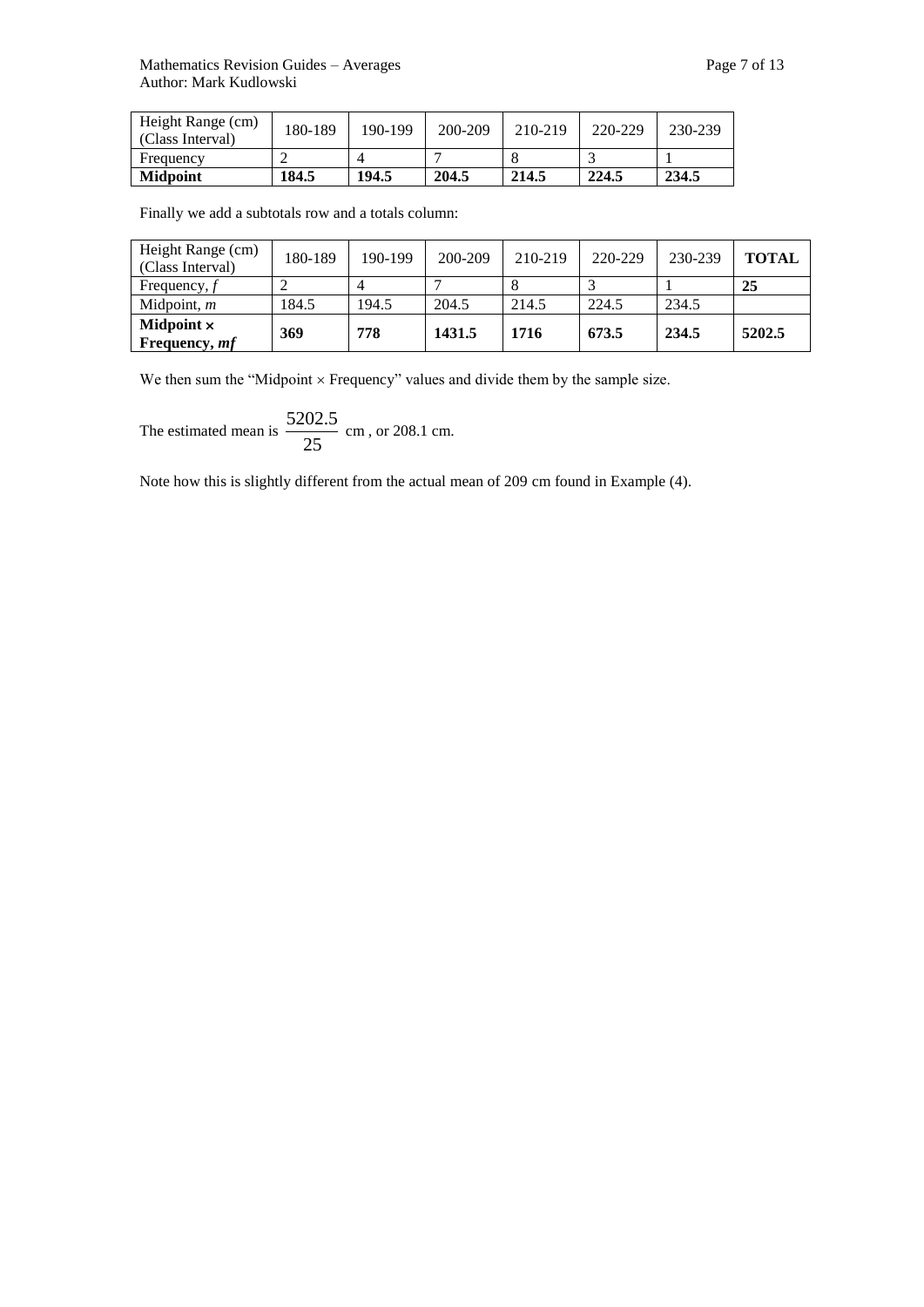**Example(7):** The lifetimes (in hours, rounded to the nearest hour) of 50 Alko batteries were tested under controlled conditions in a simulation lab.

The results were as follows:

| $\cdot$ $\sim$<br>(hrs)<br>$\mathcal{L}$ 11e $\prime$ | $20 - 2$<br>71 | $\sim$ $\sim$<br>-29<br>$\mathbf{r}$<br>رے | $30-$<br>$\sim$<br>-34 | $\overline{c}$<br>34<br>$\mathbf{v}$<br>ັບ<br>້ | $\Delta \Gamma$<br>. . 44 | .4 <sub>c</sub><br>. . | $\sim$<br>ے ر<br>-JU- | $ -$<br>$\sim$<br>$\mathbf{r}$<br>ັບ<br>J . |
|-------------------------------------------------------|----------------|--------------------------------------------|------------------------|-------------------------------------------------|---------------------------|------------------------|-----------------------|---------------------------------------------|
| Frequency                                             |                |                                            |                        |                                                 | . .                       | . .                    | ◡                     |                                             |

Note that this is discrete data, hence the gaps between 24 and 25, 29 and 30 and so on.

Find the modal and median classes, and estimate the mean.

The **modal class** is 40-44 hours lifetime, as it has the highest frequency.

The **median class** is the one containing the  $25<sup>th</sup>$  and  $26<sup>th</sup>$  items. This is the 40-44 hours class, actually containing the  $17<sup>th</sup>$ -29<sup>th</sup> items.

To estimate the **mean**, we firstly find the class midpoints:

| Life (hrs), $x$ | $20 - 24$ | 5-29<br>رے        | 30-34    | -39<br>35- | $40 - 44$ | 45-49                     | 50-54 | $\mathbf{r}$ |
|-----------------|-----------|-------------------|----------|------------|-----------|---------------------------|-------|--------------|
| Frequency,      | -         | -                 |          |            |           |                           |       |              |
| Midpoint, $m$   | າາ<br>∠∠  | $\mathbf{H}$<br>◢ | 21<br>JД | 27<br>ັ    | 42        | $\mathbf{A}^{\mathbf{r}}$ | 52    | EĦ           |

Next, we add the subtotals row and totals columns:

| Life (hrs), $x$           | $20 - 24$ | 25-29                          | $30 - 34$ | 35-39 | $40 - 44$ | 45-49 | 50-54 | 55-59 | <b>TOTAL</b> |
|---------------------------|-----------|--------------------------------|-----------|-------|-----------|-------|-------|-------|--------------|
| Frequency,                | ∼         |                                |           |       | 13<br>⊥ J |       |       |       | 50           |
| Midpoint, $m$             | 22        | 27<br>$\overline{\phantom{a}}$ | 32        | 37    | 42        | 47    | 52    | 57    |              |
| $Mid. \times Freq.$<br>mf | 44        | 81                             | 128       | 259   | 546       | 517   | 312   | 228   | 2115         |

The estimated mean is  $\frac{244}{50}$  $\frac{2115}{25}$  or 42.3 hours.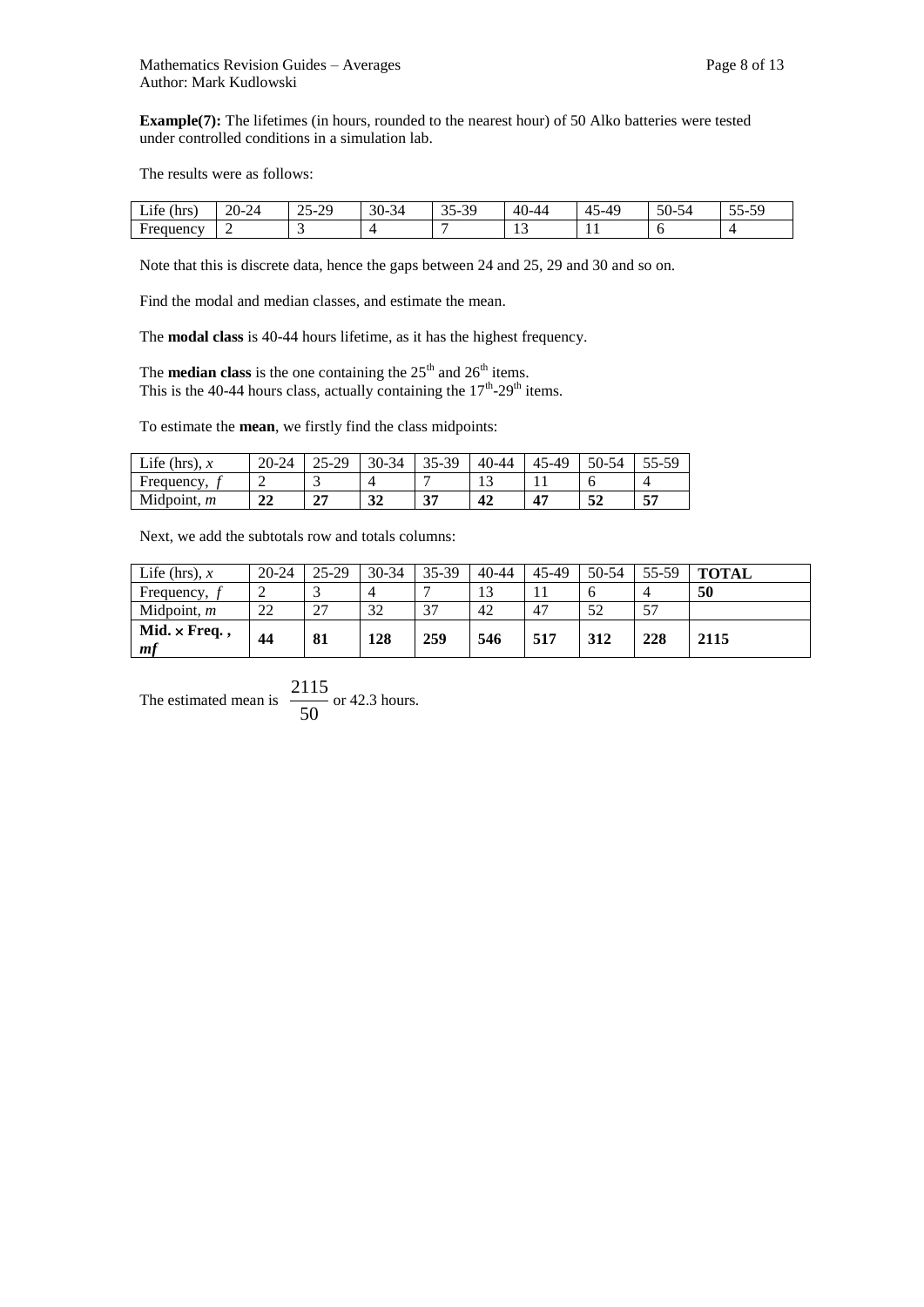If the source data is taken to be continuous, then the class interval midpoints are easier to find. The vast majority of examination questions assume continuous data, as in the example below.

Note how the class intervals are delimited by inequality symbols.

**Example(8):** An electrical retailer has analysed the money spent by customers in the first 500 transactions in the January sales, excluding purchases greater than £1000. The results were tabulated as follows:

| Spending, x, in £ | x < 50 | $50 \leq x <$ |     | $100 \le x < 200 \le x < 1400 \le x < 600 \le x \le$ |     |      |
|-------------------|--------|---------------|-----|------------------------------------------------------|-----|------|
|                   |        | 100           | 200 | 400                                                  | 600 | 1000 |
| Frequency,        | 70     | 110           | 100 | 80                                                   | 60  | 80   |

Estimate the mean amount of money spent per customer transaction by completing the table below:

| Spending, $x$ , in £           | x < 50 | $50 \leq x <$ |     | $100 \le x < 200 \le x < 400 \le x < 600 \le x \le 1$ |     |      |
|--------------------------------|--------|---------------|-----|-------------------------------------------------------|-----|------|
|                                |        | 100           | 200 | 400                                                   | 600 | 1000 |
| Frequency, f                   | 70     | .10           | 100 | 80                                                    | 60  | 80   |
| Class midpoint, $m$            | 25     | 75            | 150 |                                                       |     |      |
| Mid. $\times$ Freq., <i>mf</i> |        |               |     |                                                       |     |      |

The completed data table looks like this:

| Spending, x, in £       | x < 50 | $50 \leq x <$ | $100 \le x <$ | $200 \le x <$ | $400 \le x <$ | $600 \le x \le$ | <b>TOTAL</b> |
|-------------------------|--------|---------------|---------------|---------------|---------------|-----------------|--------------|
|                         |        | 100           | <b>200</b>    | 400           | 600           | 1000            |              |
| Frequency,              | 70     | 110           | 100           | 80            | 60            | 80              | 500          |
| Class midpoint, $m$     | 25     | 75            | 150           | 300           | 500           | 800             |              |
| Mid. $\times$ Freq., mf | 1750   | 8250          | 15000         | 24000         | 30000         | 64000           | 143000       |

The estimated mean spending is therefore  $\frac{2}{500}$  $\frac{143000}{2500}$ , or £286 per customer.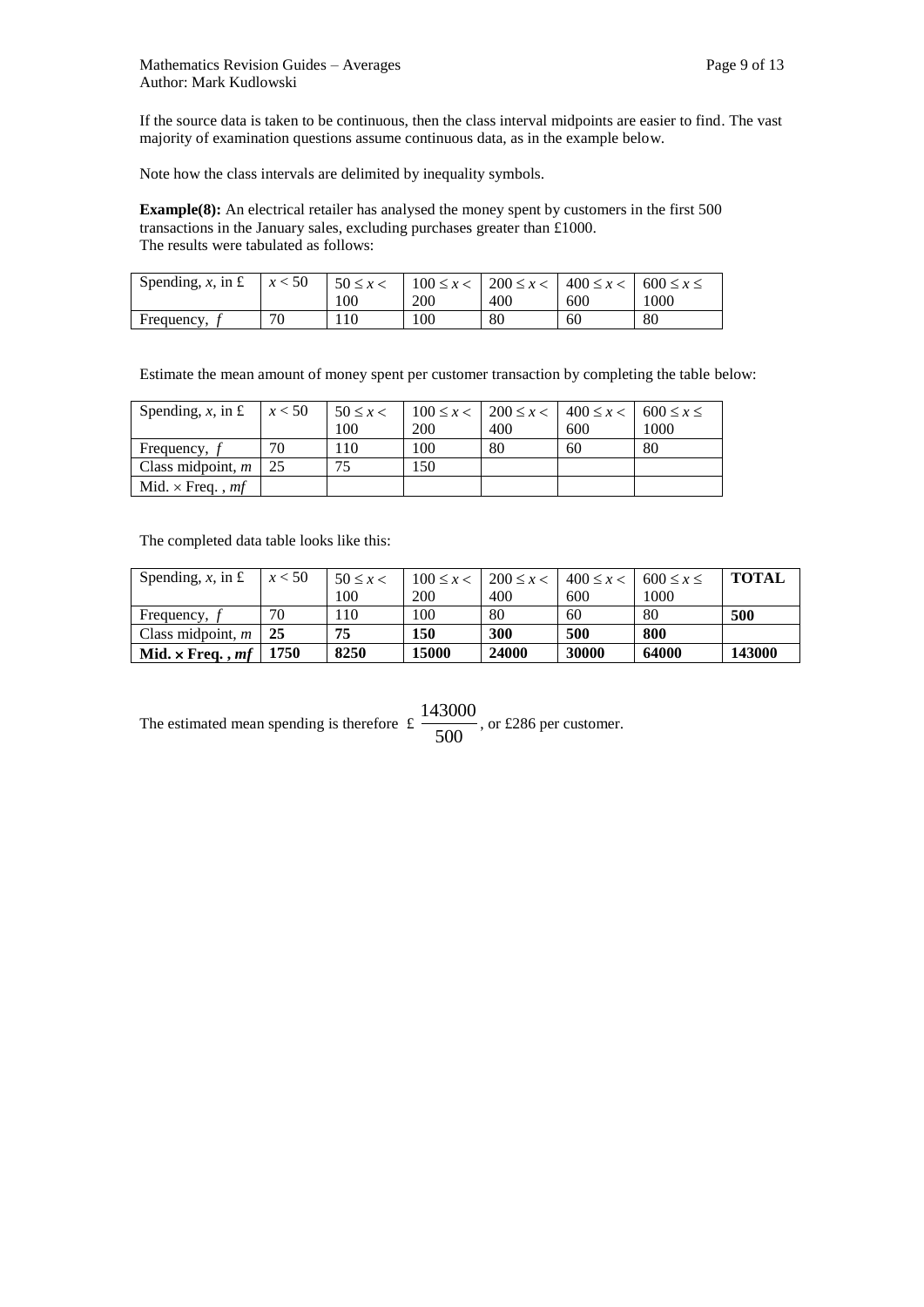| Cox                        |                | Gala                       |              |
|----------------------------|----------------|----------------------------|--------------|
|                            |                |                            |              |
| Weight of apple, $w$ , (g) | Frequency, $f$ | Weight of apple, $w$ , (g) | Frequency, f |
| $100 \leq w < 110$         | 25             | $120 \leq w < 130$         |              |
| $110 \leq w < 120$         | 60             | $130 \leq w < 140$         |              |
| $120 \leq w < 130$         | 90             | $140 \leq w < 150$         |              |
| $130 \leq w < 140$         | 180            | $150 \leq w < 160$         |              |
| $140 \leq w < 150$         | 140            | $160 \leq w < 170$         |              |
| $150 \leq w < 160$         | 80             | $170 \leq w < 180$         |              |
| $160 \leq w < 170$         | 25             |                            |              |
| <b>TOTAL</b>               | 600            | <b>TOTAL</b>               |              |

| Cox                        |                | Gala                       |                |
|----------------------------|----------------|----------------------------|----------------|
| Weight of apple, $w$ , (g) | Frequency, $f$ | Weight of apple, $w$ , (g) | Frequency, $f$ |
| $100 \leq w < 110$         | 25             | $120 \leq w < 130$         | 15             |
| $110 \leq w < 120$         | 60             | $130 \leq w < 140$         | 30             |
| $120 \leq w < 130$         | 90             | $140 \leq w < 150$         | 140            |
| $130 \leq w < 140$         | 180            | $150 \leq w < 160$         | 170            |
| $140 \leq w < 150$         | 140            | $160 \leq w < 170$         | 120            |
| $150 \leq w < 160$         | 80             | $170 \leq w < 180$         | 25             |
| $160 \leq w < 170$         | 25             |                            |                |
| TOTAL                      | 600            | <b>TOTAL</b>               | 500            |

**Example (9):** Sam is a keen gardener and his two most productive apple trees are a Cox and a Gala. The details of his harvest last autumn are as below.

i) Write down the modal weight class for each variety of apple, and also the weight class in which the median lies.

ii) Estimate the total yield of apples (in kg), and hence the mean weight of an apple, from each tree.

iii) Sam reckons that the Cox tree had produced a heavier crop than the Gala, even though the individual apples from the Cox tree were of lower weight.

Comment on Sam's statement, giving supporting evidence or otherwise.

i) The modal weight class for the Cox apples is the  $130 \leq w < 140$  class, i.e. apples weighing between 130g and 140g each. The corresponding class for the Gala apples is the  $150 \leq w < 160$  class, or apples in the 150g-160g weight range.

ii) The total number of Cox apples is 600, so the median class interval is the one containing the  $300<sup>th</sup>$ and 301<sup>st</sup> apples. This is the "130  $\leq w < 140$ " weight interval, as it contains the 176<sup>th</sup> to 355<sup>th</sup> apples.

By similar reckoning, the total number of Gala apples is 500, so the median class includes the  $250<sup>th</sup>$  and 251<sup>st</sup> apples. This is the "150  $\leq w < 160$ " weight interval, containing the 186<sup>th</sup> to 355<sup>th</sup> apples.

Note how the modal and median classes are the same for both varieties of apple.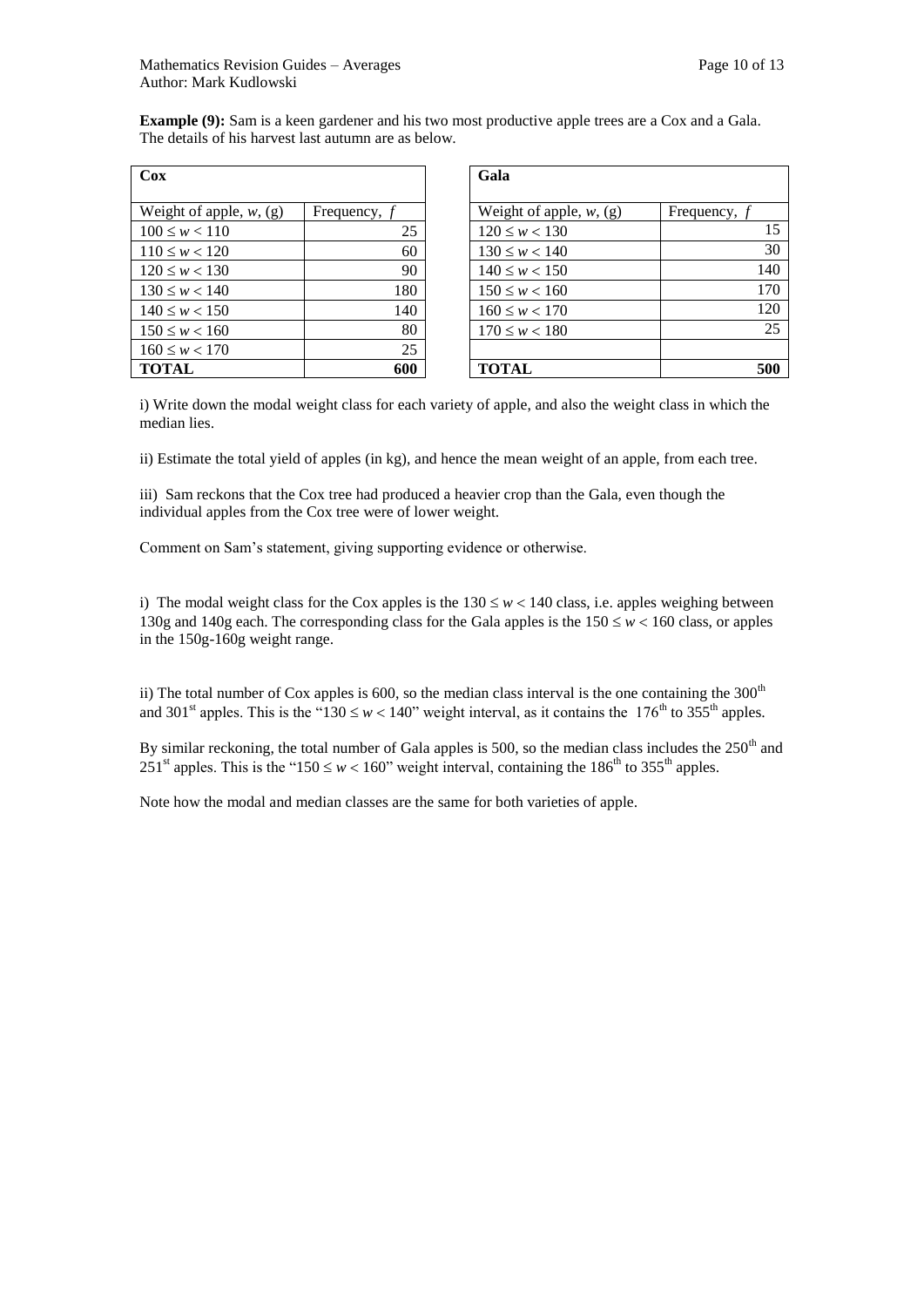iii) We need to add class midpoint and sub-total columns in order to estimate the total crop weight of the apples from each tree, and thus the mean weight of a single apple.

| Cox                        |                |                   |                         |
|----------------------------|----------------|-------------------|-------------------------|
| Weight of apple, $w$ , (g) | Frequency, $f$ | Class midpoint, m | Mid. $\times$ Freq., mf |
| $100 \leq w < 110$         | 25             | 105               | 2625                    |
| $110 \leq w < 120$         | 60             | 115               | 6900                    |
| $120 \leq w < 130$         | 90             | 125               | 11250                   |
| $130 \leq w < 140$         | 180            | 135               | 24300                   |
| $140 \leq w < 150$         | 140            | 145               | 20300                   |
| $150 \leq w < 160$         | 80             | 155               | 12400                   |
| $160 \leq w < 170$         | 25             | 165               | 4125                    |
|                            |                |                   |                         |
| <b>TOTAL</b>               | 600            |                   | 81900                   |

The estimated total yield of Cox apples is **81.9 kg**, and as 600 apples were harvested in all, the

estimated mean weight of a single Cox apple is 600  $\frac{81900}{9}$  g or **136.5** g.

| Gala                       |                |                   |                         |
|----------------------------|----------------|-------------------|-------------------------|
| Weight of apple, $w$ , (g) | Frequency, $f$ | Class midpoint, m | Mid. $\times$ Freq., mf |
| $120 \leq w < 130$         | 15             | 125               | 1875                    |
| $130 \leq w < 140$         | 30             | 135               | 4050                    |
| $140 \leq w < 150$         | 140            | 145               | 20300                   |
| $150 \leq w < 160$         | 170            | 155               | 26350                   |
| $160 \leq w < 170$         | 120            | 165               | 19800                   |
| $170 \leq w < 180$         | 25             | 175               | 4375                    |
|                            |                |                   |                         |
| <b>TOTAL</b>               | 500            |                   | 76750                   |

The estimated total yield of Gala apples is **76.75 kg**, and as 500 apples were harvested in all, the

estimated mean weight of a single Gala apple is  $\frac{1600}{500}$  $\frac{76750}{9}$  g or **153.5 g**.

iii) From the results, the individual mean weight of a Gala apple is 17g more than that of a Cox, but as Sam harvested more Cox apples, the total estimated yield was 5 kg greater for the Cox apples than for the Gala apples. Sam's assertions were therefore correct.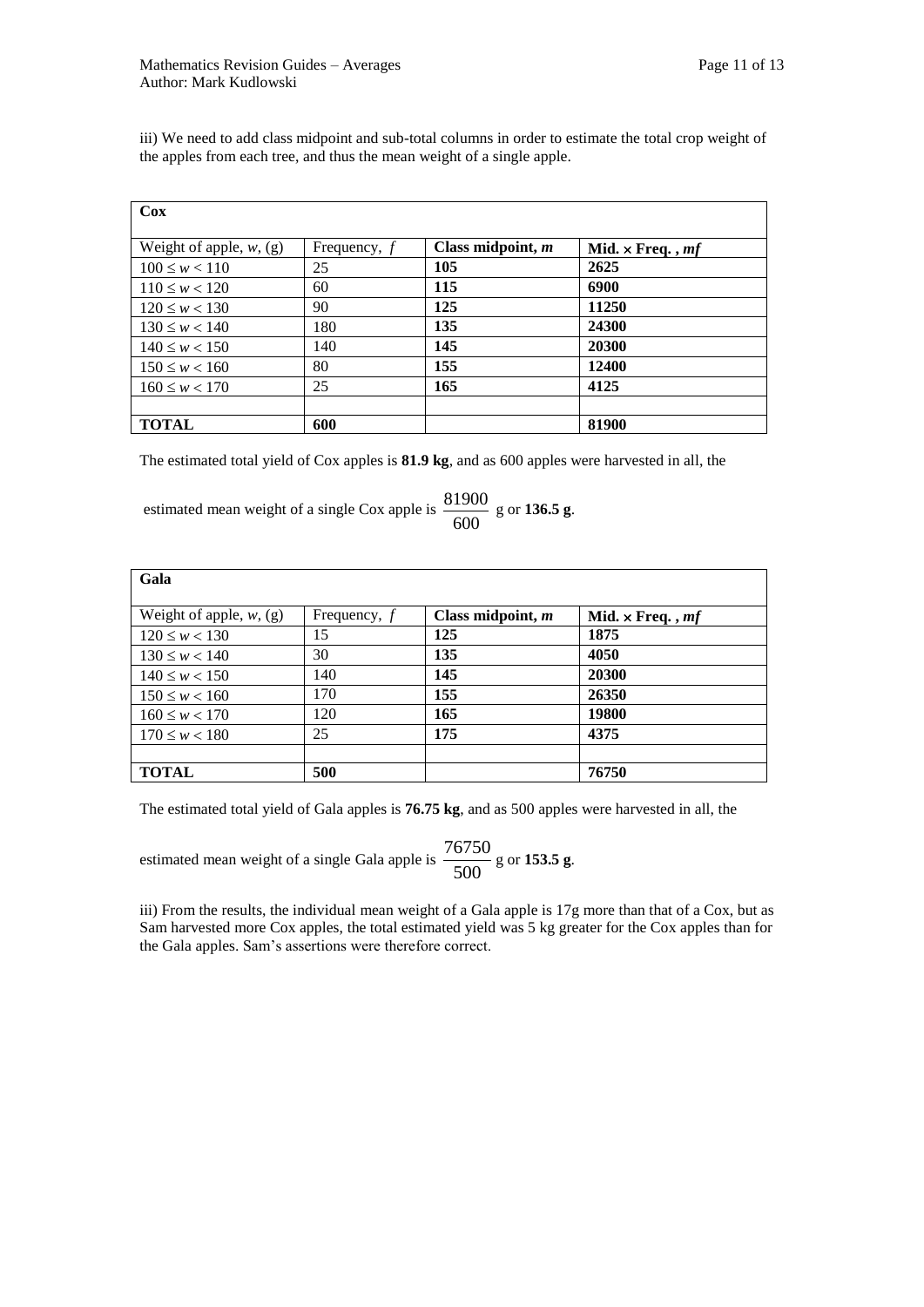## **More on Median, Ranges and Quartiles.**

We have seen how to calculate the median and overall range for a list of numeric data. Sometimes it is useful to find the range within the "middle half" of the data.

Recall : the median is the middle number in the sorted data list. The median of the (sorted) set of numbers 10, 12, 15, 19, 22, 26, 28 is therefore 19, because there are 7 numbers in all, and 19 is the fourth one, having exactly as many below it as above it.

Note: If the sample size is even, there will be two 'middle numbers'. The median is then found by adding the two middle numbers and halving the result.

Thus, the median of the set 12, 15, 19, 27, 32, 35, 41, 47 is taken as half of  $(27 + 32)$  or  $29\frac{1}{2}$ .

More succinctly, if the list contains *n* data items (where *n* is odd), the median's position is  $\frac{1}{2}(n+1)$ . For even *n*, the two 'middle numbers' are in positions  $\frac{1}{2}(n)$  and  $\frac{1}{2}(n) +1$ .

We can extend the idea to include **quartiles**, which are entries one-quarter of the way along the list (the **lower quartile**) and three-quarters of the way along the list (the **upper quartile**).

The difference between the upper and lower quartiles is known as the **inter-quartile range.**

One method of finding quartiles is to find the median, split the data into two halves to either side of it, and then find the median of each half.

The lower quartile is the median of the lower half of the data; the upper quartile is the median of the upper half of the data. If the number of data items is odd, and there is an actual median, then this median is not included in either half.

Note : There seems to be an inconsistency here. Some schools of thought reckon the positions of the quartiles as  $\frac{1}{4}(n+1)$  and  $\frac{3}{4}(n+1)$  where there are *n* data items. **Check with your exam board !** 

In actual exam questions, the values of *n* are usually chosen to avoid such difficulties. Typical examples are a list of 15 data items, where the lower quartile, median and upper quartile are taken to be the  $4<sup>th</sup>$ ,  $8<sup>th</sup>$  and  $12<sup>th</sup>$  items in the list.

# **Example (10):**

i) Find the lower quartile, median and upper quartile from this list; 14, 16, 19, 22, 25, 29, 32, 34, 37, 41.

ii) Find the overall range and the inter-quartile range.

i) There are 10 numbers in the list, i.e.  $n = 10$ ; the position of the median is  $\frac{1}{2}(n+1)$  or  $\frac{5}{2}$ . There are two "middle numbers", 25 and 29, so the median is halfway between 25 and 29, or 27.

After chopping the data in two, the lower half contains 14, 16, 19, 22, 25 and the upper half contains 29, 32, 34, 37, 41. Note that the calculated median of 27 is not included in either half.

The lower quartile is the median of 14, 16, 19, 22, 25, or 19. The upper quartile is the median of 29, 32, 34, 37, 41, or 34.

ii) The overall range is  $41 - 14$ , i.e. 27; the inter-quartile range is  $34 - 19$ , or 15.